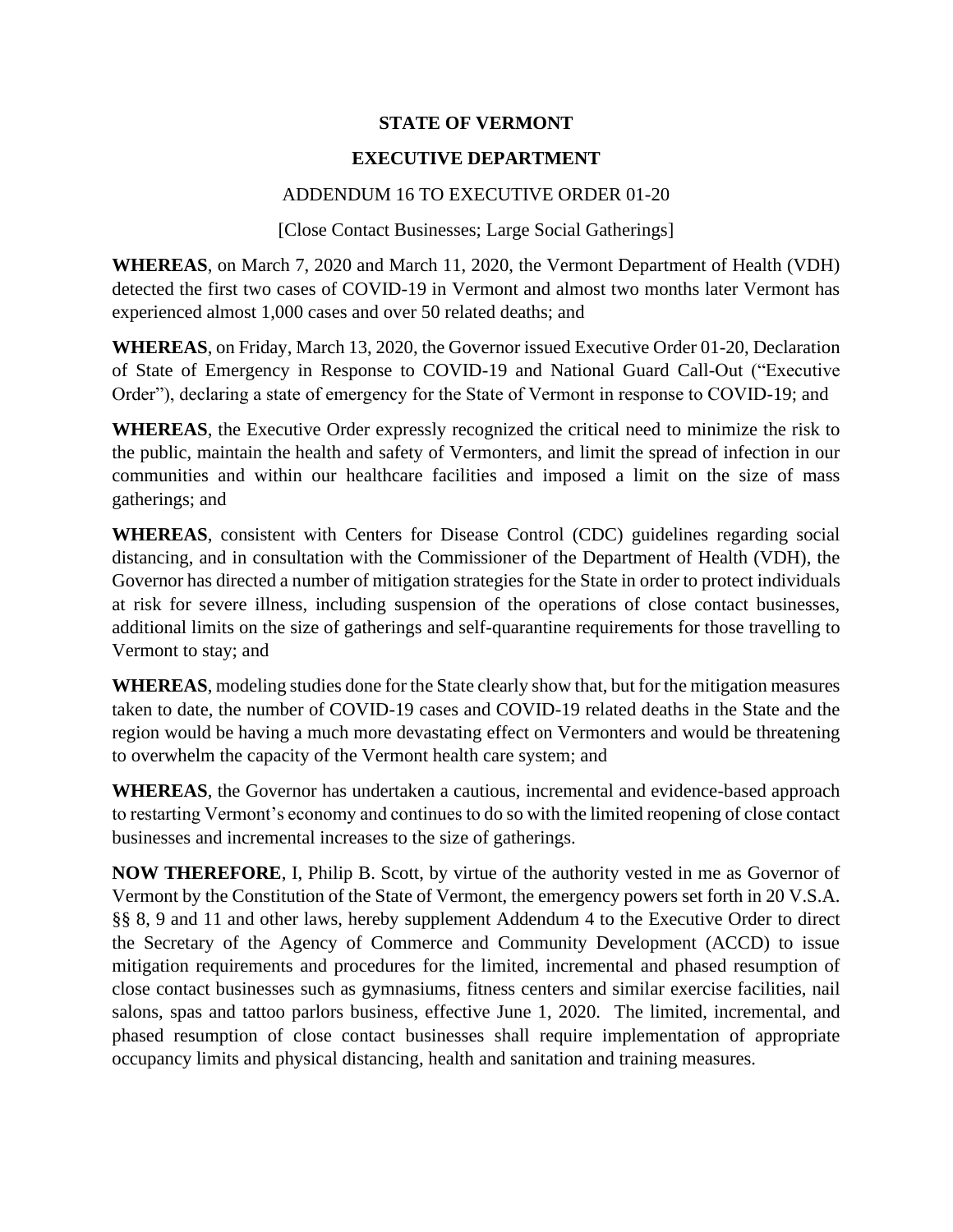## **IT IS FURTHER ORDERED:**

1. Large Gatherings. As of June 1, 2020, Section 6 of the Executive Order and Addendum 4 to the Executive Order are amended to allow social gatherings of up to twenty-five (25) people at the same time in any confined indoor or outdoor space which encourages congregation; provided however, to the extent the Secretary of ACCD has established occupancy limits for business and non-profit and government entity operations, including, but not limited to, retail, recreational, dining, worship and event spaces in order to ensure appropriate physical distancing, applicable occupancy limits shall apply. Absent an established occupancy limit, the limit on social gatherings as set forth herein and modified by the Secretary of ACCD, shall apply.

Questions from commercial entities, employers, event sponsors and others shall be directed to ACCD which shall provide appropriate guidance.

2. Authority of the Secretary. The Secretary of ACCD, in consultation with the Commissioner of VDH, and with the approval of the Governor, may, from time-to-time, authorize the additional limited, incremental, and phased resumption of close contact businesses, and update and modify the mitigation requirements and procedures regarding the resumption of close contact businesses.

If the Commissioner of the VDH has determined that a COVID-19 outbreak has occurred and close contact businesses cannot safely operate in a way that 1) limits the exposure of customers and staff to COVID-19; and 2) does not threaten to overwhelm our hospitals and healthcare resources, he is hereby authorized, with approval of the Governor, to notify and require any or all businesses and non-profit and government entities to return to certain standards of operation.

Further, the Secretary of ACCD, in consultation with the Commissioner of VDH, and with the approval of the Governor, may, from time-to-time, authorize additional limited and incremental increases to gathering size.

If the Commissioner of the VDH has determined that a COVID-19 outbreak has occurred and Vermonters cannot safely congregate in gatherings due to increased risk of exposure to COVID-19, he is hereby authorized, with approval of the Governor, to decrease the size of gatherings as necessary to minimize the risk to the public, maintain the health and safety of Vermonters, and limit the spread of infection in our communities and within our healthcare facilities.